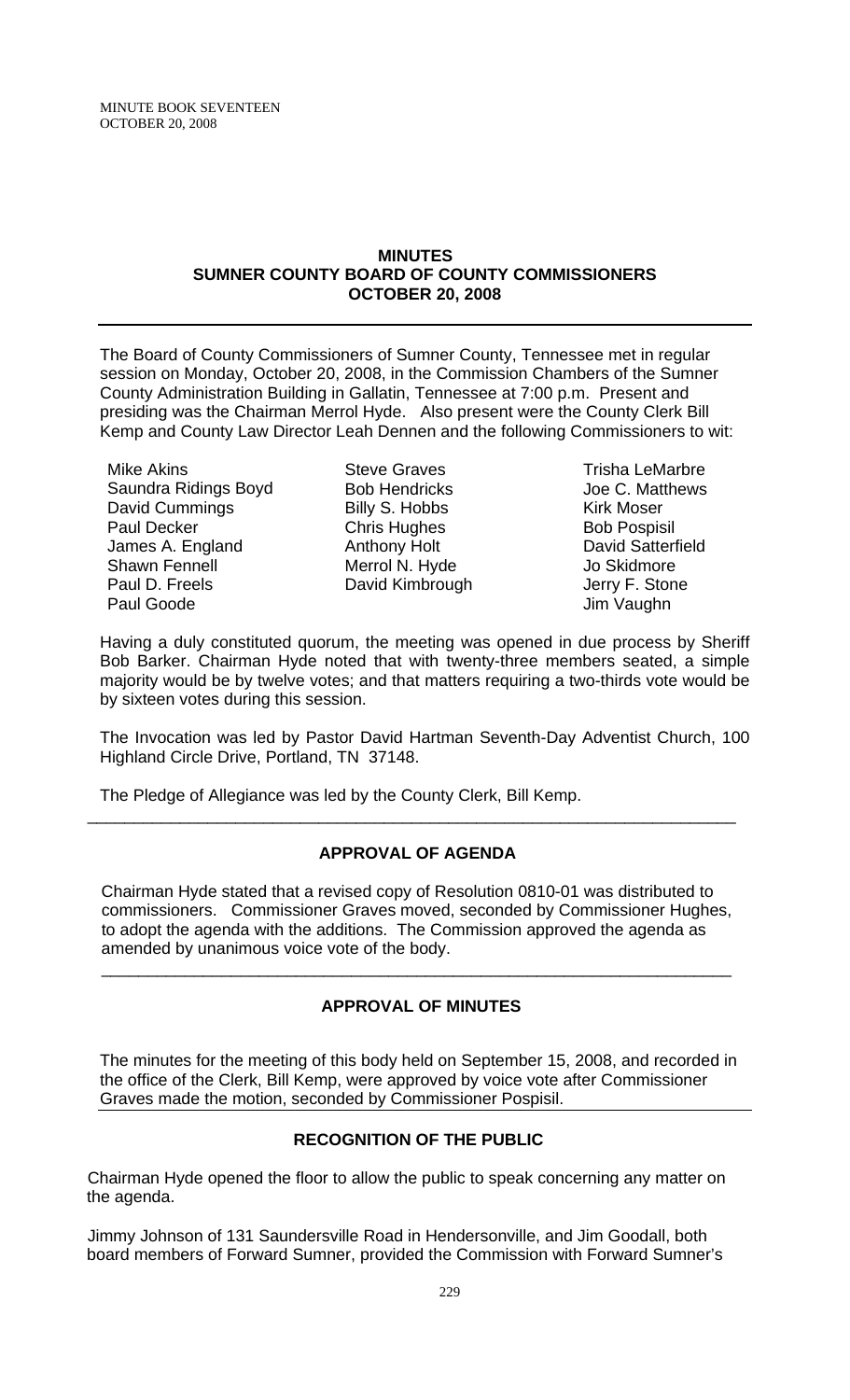participation in the process of re-locating the school bus garage, encouraging passage of 0810-01.

With no one else wishing to speak, recognition of the public was closed.

## **REPORT OF THE CHAIR**

\_\_\_\_\_\_\_\_\_\_\_\_\_\_\_\_\_\_\_\_\_\_\_\_\_\_\_\_\_\_\_\_\_\_\_\_\_\_\_\_\_\_\_\_\_\_\_\_\_\_\_\_\_\_\_\_\_\_\_\_\_\_\_\_\_\_\_\_\_

Commissioner Vaughn read the following resolutions into the record:

# **A RESOLUTION HONORING GARY A. THOMPSON**

**WHEREAS,** Mr. Gary A. Thompson has dedicated his life for the last two decades to the service and care of others, during which time he has served as a paramedic with Sumner County Emergency Medical Services and is presently attending school to become an registered nurse; and

**WHEREAS**, Mr. Thompson, in addition to his twenty years of service with Sumner Emergency Medical Services also worked as a member of the Sumner County Volunteer Ambulance Service and as a past member of the Westmoreland Civil Defense; and

**WHEREAS,** Mr. Thompson has touched the lives of countless citizens and for his heroic efforts, our county is a better place to live and he should be commended for his selfless efforts.

**NOW, THEREFORE BE IT RESOLVED** by the Sumner County Board of County Commissioners meeting in regular session on this the  $20<sup>th</sup>$  day of October, 2008, that this body does hereby congratulate and commend Mr. Gary A. Thompson for his outstanding service that he has given and continues to give, as well as his dedication and commitment to this community; and

**BE IT FURTHER RESOLVED** that this resolution shall be spread on the minutes of this body and the Clerk is to furnish a copy of this resolution to Mr. Gary A. Thompson.

\_\_\_\_\_\_\_\_\_\_\_\_\_\_\_\_\_\_\_\_\_\_\_\_\_\_\_\_\_\_\_\_\_\_\_\_\_\_\_\_\_\_\_\_\_\_\_\_\_\_\_\_\_\_\_\_\_\_\_\_\_\_\_\_

Commissioner Vaughn read the following resolution into the record:

#### **A RESOLUTION HONORING MARIE R. BLEVINS**

 **WHEREAS,** Mrs. Marie R. Blevins, a paramedic for the Sumner County Emergency Medical Services has served our county for the past twenty years and is currently an EMT instructor at Volunteer State Community College; and

**WHEREAS,** Mrs. Blevins, started the annual SCEMS Toy Drive which has donated over 30,000 toys for children over the past 23 years and even though the program has recently merged with Marine Toys for Tots, she remains the SCEMS coordinator for the program; and

**WHEREAS**, Mrs. Blevins was first licensed as an EMT in 1977 in Georgia where she taught CPR and first responder courses; and through her passion for helping people she has heroically served her community and county; and

**WHEREAS,** it is appropriate that she be recognized for the very significant contribution she has made in the lives of numerous citizens of Sumner County and by her efforts our county and community is a better place to live.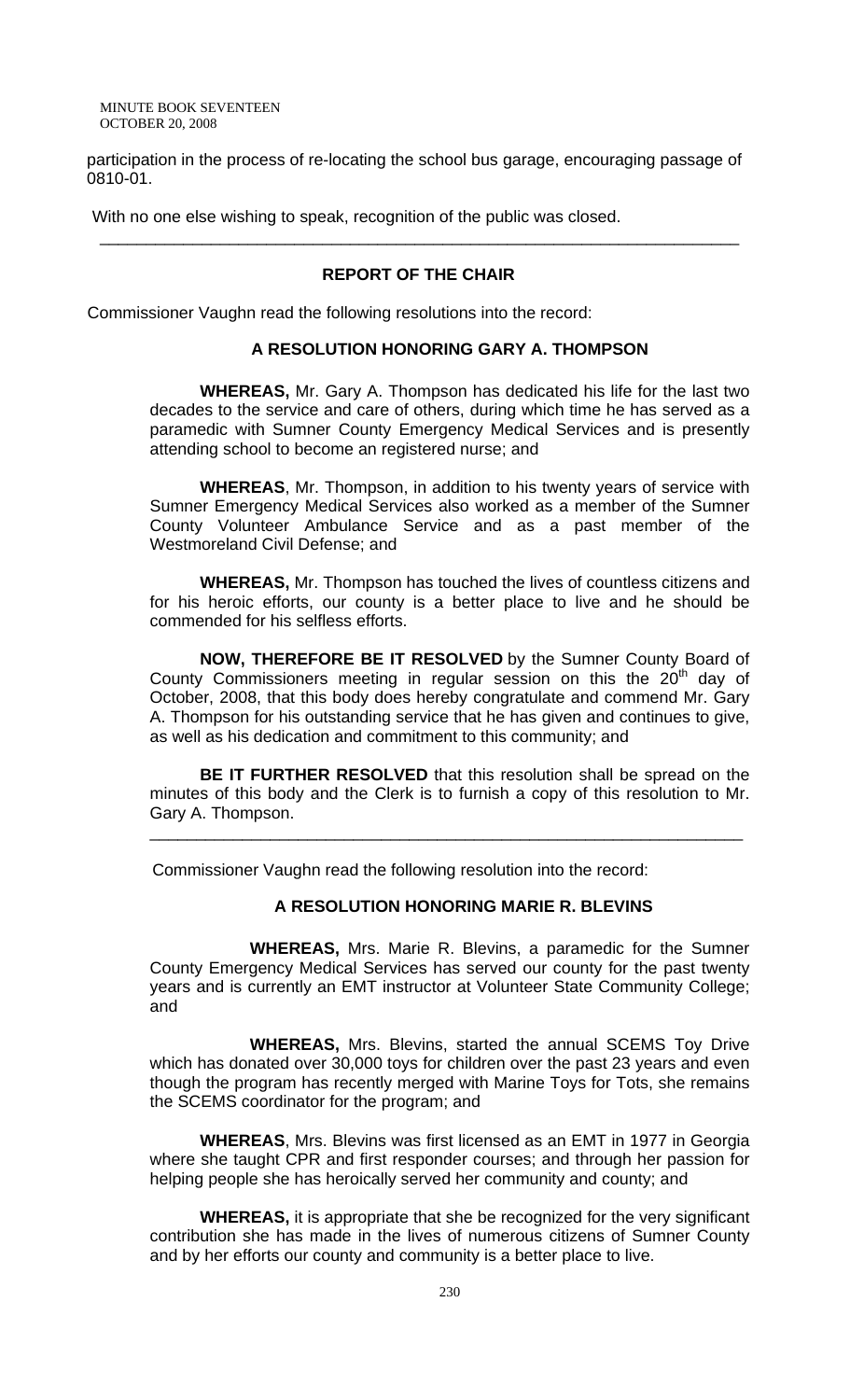**NOW, THEREFORE BE IT RESOLVED** by the Sumner County Board of County Commissioners meeting in regular session on this the  $20<sup>th</sup>$  day of October, 2008, that this body does hereby congratulate and commend Mrs. Marie Blevins for the outstanding service that she has given and continues to give, to this community; and

**BE IT FURTHER RESOLVED** that this resolution shall be spread on the minutes of this body and the Clerk is to furnish a copy of this resolution to Mrs. Marie Blevins.

\_\_\_\_\_\_\_\_\_\_\_\_\_\_\_\_\_\_\_\_\_\_\_\_\_\_\_\_\_\_\_\_\_\_\_\_\_\_\_\_\_\_\_\_\_\_\_\_\_\_\_\_\_\_\_\_\_\_\_\_\_\_\_\_

Commissioner Vaughn read the following resolution into the record:

#### **A RESOLUTION HONORING RICKY L. MOORE**

**WHEREAS,** Mr. Ricky L. Moore, as heroically given of his time and talent by serving as a paramedic for the Sumner County Emergency Medical Services for the past twenty years, during which time he has held numerous positions in the field as well as shift supervisor, quality improvement officer, HIPAA compliance officer and EMS liaison to Fire Departments; and

 **WHEREAS,** Mr. Moore has dedicated his life to not only helping others in need of medical care, but to also help his fellow health care providers better serve the needs of our community; and

**WHEREAS,** by his outstanding efforts Mr. Moore has touched the lives of countless citizens and thanks to his dedication, our county and community is a better place to live.

**NOW, THEREFORE BE IT RESOLVED** by the Sumner County Board of County Commissioners meeting in regular session on this the  $20<sup>th</sup>$  day of October, 2008, that this body does hereby congratulate and commend Mr. Ricky L. Moore for the outstanding service that he has given and continues to give, as well as his dedication and commitment to this community; and

**BE IT FURTHER RESOLVED** that this resolution shall be spread on the minutes of this body and the Clerk is to furnish a copy of this resolution to Mr. Ricky L. Moore.

\_\_\_\_\_\_\_\_\_\_\_\_\_\_\_\_\_\_\_\_\_\_\_\_\_\_\_\_\_\_\_\_\_\_\_\_\_\_\_\_\_\_\_\_\_\_\_\_\_\_\_\_\_\_\_\_\_\_\_\_\_\_\_\_

Upon motion of Commissioner Vaughn, seconded by Commissioner Matthews, the Commission voted to approve afore-stated certificates of recognition.

\_\_\_\_\_\_\_\_\_\_\_\_\_\_\_\_\_\_\_\_\_\_\_\_\_\_\_\_\_\_\_\_\_\_\_\_\_\_\_\_\_\_\_\_\_\_\_\_\_\_\_\_\_\_\_\_\_\_\_\_\_\_\_\_

Chairman Hyde recognized Commissioner Kimbrough who introduced the following resolution and moved for approval. Commissioner Decker seconded the motion.

## **0810-01 A RESOLUTION APPROPRIATING UP TO 4.8 MILLION DOLLARS TO THE BOARD OF EDUCATION FOR THE PURCHASE OF THE FLEETWOOD BUILDING WITH FUNDING FOR THE PURCHASE TO BE LOANED FROM THE COUNTY GENERAL FUND WITH REPAYMENT TO THE FUND TO BE MADE WITH INTEREST FROM THE PHASE II BUILDING PROGRAM BOND ISSUE**

**BE IT RESOLVED** by the Sumner County Board of County Commissioners meeting in regular session on this the  $20<sup>th</sup>$  day of October, 2008, that this body hereby appropriates 4.8 million dollars to the Board of Education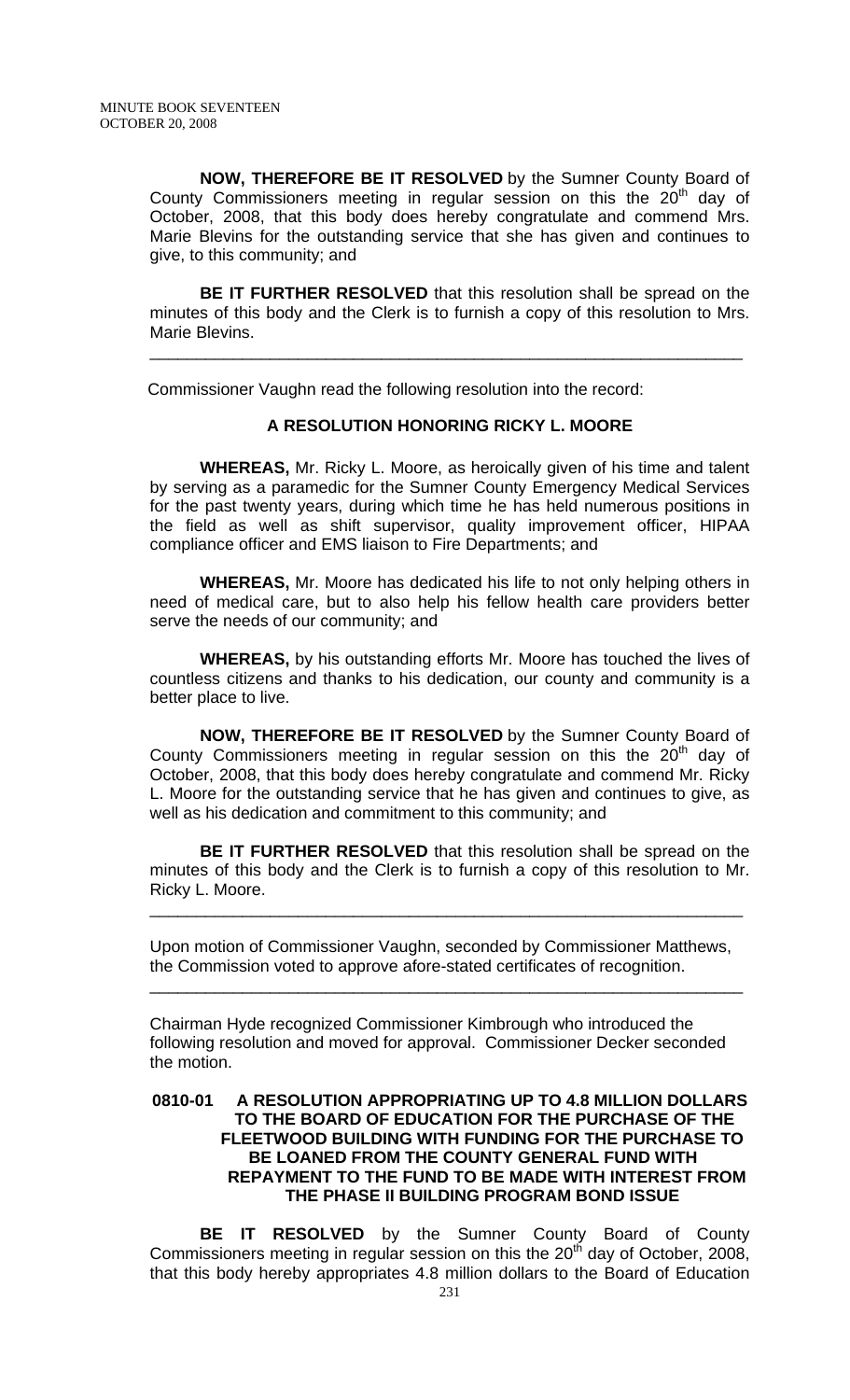for the purchase of the Fleetwood Building at 1500 Airport Road, Gallatin, Tennessee; and

**BE IT FURTHER RESOLVED** that this purchase shall be funded from a loan from the County General Fund to be repaid with interest from Phase II of the building program bond issue; and

**BE IT FURTHER RESOLVED** that any and all interest income lost during the loan period as well as the entire loaned sum shall be repaid to the County General Fund account as soon as funds are received from any bond issue made to begin the Phase II building program; and

**BE IT FURTHER RESOLVED** that the purchase price of up to 4.8 million dollars, shall include \$800,000 for renovation, repair and upgrade of the facility.

\_\_\_\_\_\_\_\_\_\_\_\_\_\_\_\_\_\_\_\_\_\_\_\_\_\_\_\_\_\_\_\_\_\_\_\_\_\_\_\_\_\_\_\_\_\_\_\_\_\_\_\_\_\_\_\_\_\_\_\_\_\_\_\_

Comm. Goode moved, seconded by Comm. Hughes, to accept the purchase price of the property with the \$800,000.00 to remain with the County. He further stated that the Board of Education would request of the Education and Budget Committees appropriations from the \$800,000.00. Chairman Hyde noted that the BOE would have to agree to this stipulation.

The electronic vote was recorded in the following manner:

| 0810-01AMEND     |   | <b>Yes: 10</b> | <b>No: 12</b> | Abs: 1       |   | 07:44 PM |
|------------------|---|----------------|---------------|--------------|---|----------|
| <b>Hobbs</b>     | N | Pospisil       |               |              |   |          |
| Skidmore         | N | Freels         | N             | <b>Stone</b> | Y |          |
| Hughes           | Y | Kimbrough      | Y             | Goode        | Y |          |
| Moser            |   | <b>Decker</b>  | N             | Hyde         | Y |          |
| <b>Hendricks</b> | N | Vaughn         | N             | LeMarbre     | Y |          |
| <b>Matthews</b>  | N | <b>Boyd</b>    | N             | England      | N |          |
| Graves           | N | Satterfield    | N             | Holt         | Α |          |
| <b>Akins</b>     | N | Fennell        |               | Cummings     | Y |          |

Chairman Hyde declared the amendment to the resolution failed to pass.

Commissioner Cummings moved to add a one-time, 15-cent property tax increase to pay for the new school bus garage. The motion died for lack of a second.

The electronic vote was recorded in the following manner:

| Akins            |   | Fennell        |              | Cummings      | N        |
|------------------|---|----------------|--------------|---------------|----------|
| Graves           | Y | Satterfield    | N            | Holt          | Y        |
| <b>Matthews</b>  | N | <b>Boyd</b>    | Y            | England       | Y        |
| <b>Hendricks</b> | Y | Vaughn         | Y            | LeMarbre      | Y        |
| Moser            | Y | <b>Decker</b>  | Y            | Hyde          | N        |
| <b>Hughes</b>    | N | Kimbrough      | Y            | Goode         | N        |
| Skidmore         | Y | Freels         | N            | <b>Stone</b>  | N        |
| <b>Hobbs</b>     | Y | Pospisil       |              |               |          |
| 0810-01          |   | <b>Yes: 15</b> | <b>No: 8</b> | <b>Abs: 0</b> | 07:53 PM |

Chairman Hyde declared the resolution approved on the first reading.

 Chairman Hyde recognized County Executive Ragan Hall who announced awards to Sumner County from the Greater Regional Nashville Council. He stated that the GNRC honored R. J. "Hank" Thompson in memoriam.

 $\overline{\phantom{a}}$  ,  $\overline{\phantom{a}}$  ,  $\overline{\phantom{a}}$  ,  $\overline{\phantom{a}}$  ,  $\overline{\phantom{a}}$  ,  $\overline{\phantom{a}}$  ,  $\overline{\phantom{a}}$  ,  $\overline{\phantom{a}}$  ,  $\overline{\phantom{a}}$  ,  $\overline{\phantom{a}}$  ,  $\overline{\phantom{a}}$  ,  $\overline{\phantom{a}}$  ,  $\overline{\phantom{a}}$  ,  $\overline{\phantom{a}}$  ,  $\overline{\phantom{a}}$  ,  $\overline{\phantom{a}}$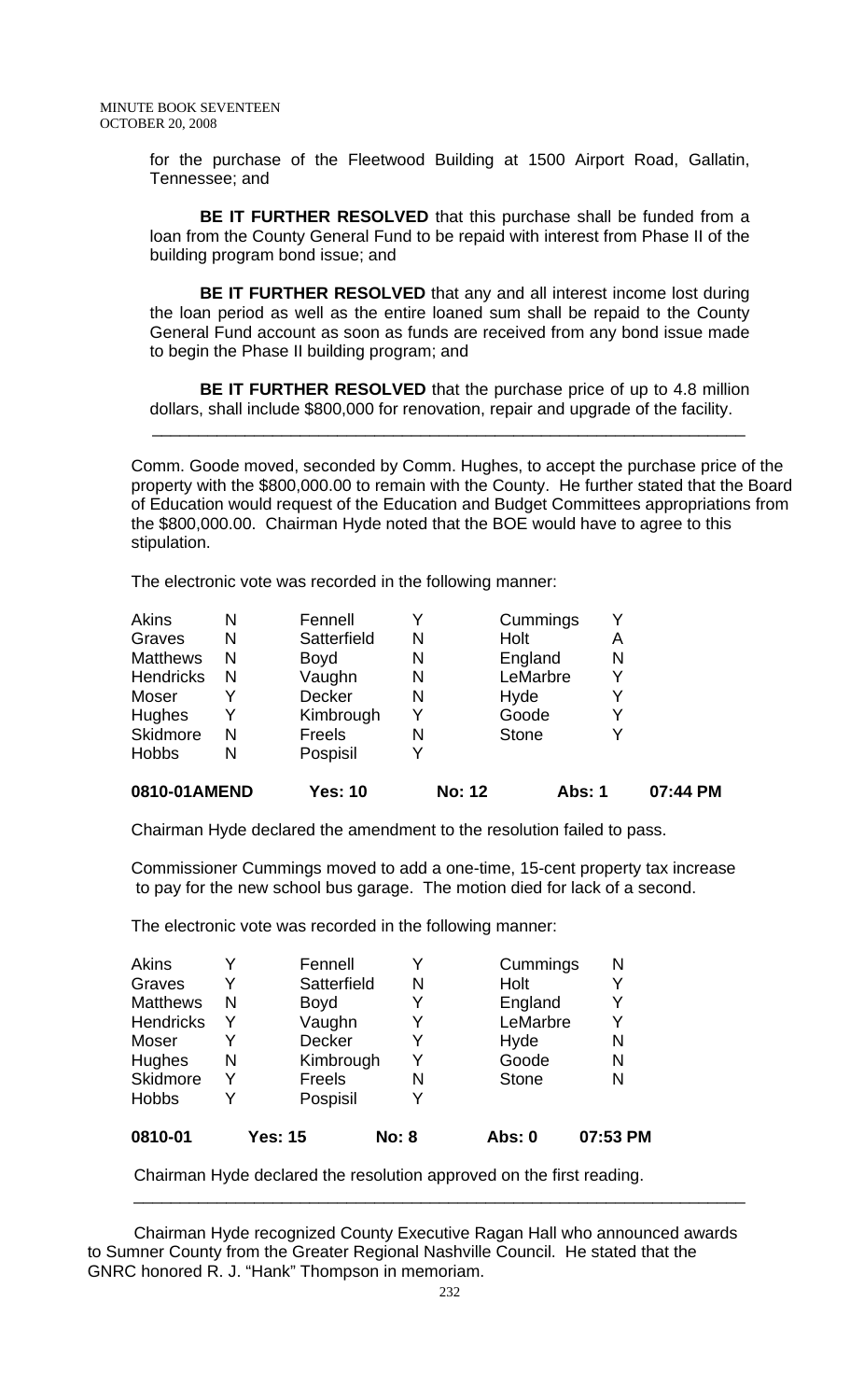# **REPORT FROM COUNTY OFFICIALS**

\_\_\_\_\_\_\_\_\_\_\_\_\_\_\_\_\_\_\_\_\_\_\_\_\_\_\_\_\_\_\_\_\_\_\_\_\_\_\_\_\_\_\_\_\_\_\_\_\_\_\_\_\_\_\_\_\_\_\_\_\_\_\_\_\_\_\_\_\_\_\_

 By motion of Commissioner Graves, seconded by Commissioner Vaughn, the commissioners approved unanimously the filing as received of the following reports: County Investments, County General Fund, County Debt Service Fund, County Highway Fund, County Capital Outlay Fund, School General Purpose Fund, School Federal Projects Fund, School Food Service Fund, Employee Health Insurance Trust Fund, Employee Dental Insurance Trust Fund, Casualty Insurance Trust Fund, County Trustee Funds, Special Reports: County Dental Insurance Claim Payments, County Health Insurance Claim Payments, County Property Tax Collections, County EMS Billing/Collections/Balances, County Sales Tax Collections, County Wheel Tax Collections, County Tax Rates/Property Values and County School Loan Program Rates. Approval of the filing of these records does not certify to the accuracy of the documents.

Chairman Hyde introduced the following resolution:

## **0810-NOT A RESOLUTION TO APPROVE AND ACCEPT APPLICATIONS FOR NOTARY PUBLIC POSITIONS AND PERSONAL SURETY GUARANTORS**

 **WHEREAS,** according to the law of the State of Tennessee, an individual must apply for the office of notary public in the county of residence, or of their principal place of business; and

 **WHEREAS**, state statute requires personal sureties making bonds for notaries publics to be approved by the Sumner County Commission; and

 **WHEREAS,** said applicant must be approved by the County Commission assembled; and

 **WHEREAS,** Bill Kemp, Sumner County Clerk, has certified according to the records of his office that the persons named on the attached listing labeled "SUMNER COUNTY NOTARY PUBLIC APPLICATIONS and SURETY GUARANTORS" have duly applied for the positions so sought; and

## **BE IT FURTHER RESOLVED THAT THIS TAKE EFFECT FROM AND AFTER PASSAGE.**

Upon motion of Commissioner Hobbs, seconded by Commissioner Vaughn, voting was recorded in the following manner:

 **–––––––––––––––––––––––––––––––––––––––––––––––––––––––––**

| <b>Akins</b>     |   | Fennell        |   |              | Cummings        | Y |          |
|------------------|---|----------------|---|--------------|-----------------|---|----------|
| Graves           | Y | Satterfield    | Y |              | Holt            |   |          |
| <b>Matthews</b>  | Y | <b>Boyd</b>    | Y |              | England         |   |          |
| <b>Hendricks</b> | Y | Vaughn         | Y |              | LeMarbre        | Y |          |
| Moser            |   | <b>Decker</b>  | Y |              | Hughes          | Y |          |
| Kimbrough        | Y | Goode          | Y |              | <b>Skidmore</b> | Y |          |
| Freels           |   | <b>Stone</b>   | Α |              | <b>Hobbs</b>    | Υ |          |
| Pospisil         |   |                |   |              |                 |   |          |
| 0810-NOTARY      |   | <b>Yes: 21</b> |   | <b>No: 0</b> | <b>Abs: 1</b>   |   | 08:00 PM |

Chairman Hyde declared the election of Notaries Public by the body.

\_\_\_\_\_\_\_\_\_\_\_\_\_\_\_\_\_\_\_\_\_\_\_\_\_\_\_\_\_\_\_\_\_\_\_\_\_\_\_\_\_\_\_\_\_\_\_\_\_\_\_\_\_\_\_\_\_\_\_\_\_\_\_\_\_\_\_\_\_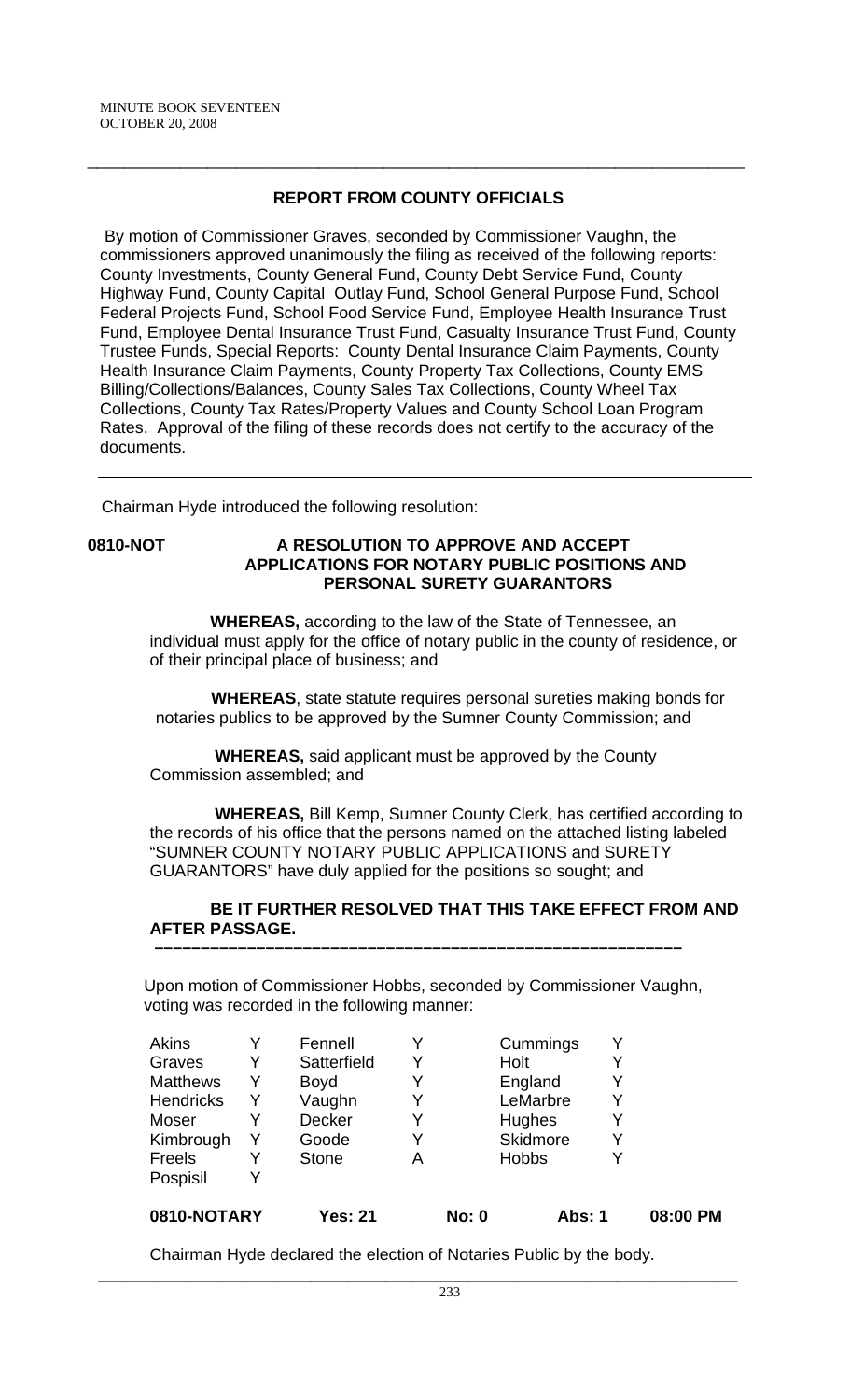## **COMMITTEE ON COMMITTEES**

Commissioner LeMarbre reported that the Committee on Committees had deferred Items 2, 5, and 7 on the Commission Agenda.

 Upon motion of Commissioner LeMarbre, seconded by Commissioner Pospisil, the committee voted to approve the appointment of David Pigna and re-appointment of Richard Coker to the Sumner County Regional Airport Authority.

 Upon motion of Commissioner LeMarbre, seconded by Commissioner Holt, the Commission voted to approve the following persons to serve on the Ethics Committee: Commissioners Chris Hughes, Sandra Ridings Boyd and Jim Vaughn; Trustee Marty Nelson; and Jim Williams, citizen and Planning Commission member.

Upon motion of Commissioner LeMarbre, seconded by Commissioner Fennell, the Commission voted to approve Richard Smith to be re-appointed to the Sheriff's Civil Service Board.

Upon motion of Commissioner LeMarbre, seconded by Commissioner Matthews, the Commission voted to approve the recommendation from the County Executive to appoint Terry Fisher to fulfill the term of Merrol Hyde on the Health and Safety Board.

Upon motion of Commissioner LeMarbre, seconded by Commissioner Matthews, the Commissioner voted to approve Commissioner David Cummings to fill the unexpired position of Bobby Leon Thompson on the Sumner County Resource Authority.

#### **HIGHWAY COMMISSION**

\_\_\_\_\_\_\_\_\_\_\_\_\_\_\_\_\_\_\_\_\_\_\_\_\_\_\_\_\_\_\_\_\_\_\_\_\_\_\_\_\_\_\_\_\_\_\_\_\_\_\_\_\_\_\_\_\_\_\_\_\_\_\_\_\_\_\_\_\_\_\_\_\_\_\_

There was no report from the Highway Commission.

### **EDUCATION COMMITTEE**

**\_\_\_\_\_\_\_\_\_\_\_\_\_\_\_\_\_\_\_\_\_\_\_\_\_\_\_\_\_\_\_\_\_\_\_\_\_\_\_\_\_\_\_\_\_\_\_\_\_\_\_\_\_\_\_\_\_\_\_\_\_\_\_\_\_\_\_\_\_** 

Commissioner Decker reported on the action of the Education Committee, noting that the committee approved Resolution 0810-09.

**\_\_\_\_\_\_\_\_\_\_\_\_\_\_\_\_\_\_\_\_\_\_\_\_\_\_\_\_\_\_\_\_\_\_\_\_\_\_\_\_\_\_\_\_\_\_\_\_\_\_\_\_\_\_\_\_\_\_\_\_\_\_\_\_\_\_\_\_\_** 

# **GENERAL OPERATIONS COMMITTEE**

There was no report from the General Operations Committee.

#### **EMERGENCY SERVICES COMMITTEE**

**\_\_\_\_\_\_\_\_\_\_\_\_\_\_\_\_\_\_\_\_\_\_\_\_\_\_\_\_\_\_\_\_\_\_\_\_\_\_\_\_\_\_\_\_\_\_\_\_\_\_\_\_\_\_\_\_\_\_\_\_\_\_\_\_\_\_\_\_\_** 

**\_\_\_\_\_\_\_\_\_\_\_\_\_\_\_\_\_\_\_\_\_\_\_\_\_\_\_\_\_\_\_\_\_\_\_\_\_\_\_\_\_\_\_\_\_\_\_\_\_\_\_\_\_\_\_\_\_\_\_\_\_\_\_\_\_\_\_\_\_** 

There was no report from the Emergency Services Committee.

#### **PUBLIC WORKS COMMITTEE**

Commissioner Goode reported that the November meeting of the Public Works Committee was cancelled.

\_\_\_\_\_\_\_\_\_\_\_\_\_\_\_\_\_\_\_\_\_\_\_\_\_\_\_\_\_\_\_\_\_\_\_\_\_\_\_\_\_\_\_\_\_\_\_\_\_\_\_\_\_\_\_\_\_\_\_\_\_\_\_\_\_\_\_\_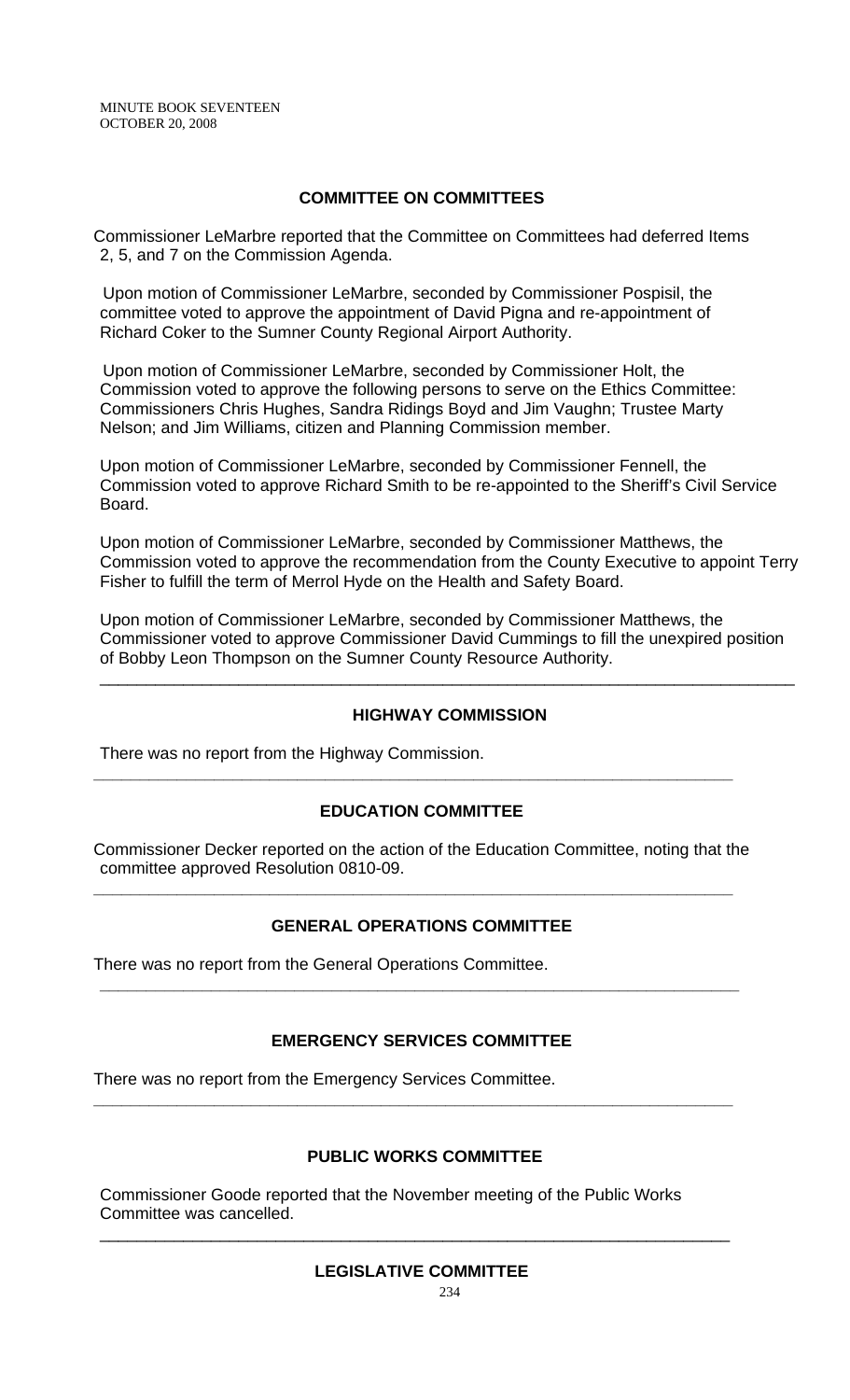Commissioner Pospisil introduced the following resolution and moved for approval. Commissioner LeMarbre seconded the motion.

#### **0810-02 A RESOLUTION PLACING THE DAILY OPERATION OF THE HUMAN RESOURCES DEPARTMENT WITH THE COUNTY EXECUTIVE AS WELL AS OVERALL OVERSIGHT OF THE DEPARTMENT WITH THE LEGISLATIVE COMMITTEE WITH REPORTING INITIALLY TO BE MADE MONTHLY AND THEN QUARTERLY AS REQUESTED BY THE COMMITTEE**

**BE IT RESOLVED** by the Sumner County Board of County Commissioners meeting in regular session on this the  $20<sup>th</sup>$  day of October, 2008 that this body does hereby place the daily operation of the Human Resource Department with the County Executive as well as the overall oversight of the department with the Legislative Committee with reporting to be made initially monthly, and then quarterly as requested by the committee.

\_\_\_\_\_\_\_\_\_\_\_\_\_\_\_\_\_\_\_\_\_\_\_\_\_\_\_\_\_\_\_\_\_\_\_\_\_\_\_\_\_\_\_\_\_\_\_\_\_\_\_\_\_\_\_\_\_\_\_\_\_\_\_\_

The motion carried by unanimous voice vote of the body.

## **BUDGET COMMITTEE**

\_\_\_\_\_\_\_\_\_\_\_\_\_\_\_\_\_\_\_\_\_\_\_\_\_\_\_\_\_\_\_\_\_\_\_\_\_\_\_\_\_\_\_\_\_\_\_\_\_\_\_\_\_\_\_\_\_\_\_\_\_\_\_\_\_\_\_\_\_\_\_\_\_\_\_\_\_\_\_\_\_\_\_\_\_\_

 Commissioner Moser introduced the following resolution and moved for approval. Commissioner Goode seconded the motion.

### **0810-03 A RESOLUTION APPROPRIATING \$500,000.00 FOR THE NORTHERN SUMNER COUNTY WATERLINES FROM THE DEBT SERVICE FUND RESERVE ACCOUNT**

**BE IT RESOLVED** by the Sumner County Board of County Commissioners meeting in regular session on this the 20<sup>th</sup> day of October, 2008, that this body hereby appropriates \$500,000.00 for Northern Sumner County Waterlines from Debt Service Fund Reserve Account.

\_\_\_\_\_\_\_\_\_\_\_\_\_\_\_\_\_\_\_\_\_\_\_\_\_\_\_\_\_\_\_\_\_\_\_\_\_\_\_\_\_\_\_\_\_\_\_\_\_\_\_\_\_\_\_\_\_\_\_\_\_\_\_\_

Commissioner Graves stated that he had an indirect conflict of interest and would abstain from voting on the matter.

The electronic vote was recorded in the following manner:

| 0810-03          |   | <b>Yes: 22</b> | <b>No: 0</b> | <b>Abs: 1</b> | 08:09 PM |
|------------------|---|----------------|--------------|---------------|----------|
| <b>Hobbs</b>     |   | Pospisil       |              |               |          |
| Skidmore         | Y | <b>Freels</b>  |              | <b>Stone</b>  |          |
| <b>Hughes</b>    | Y | Kimbrough      | Y            | Goode         | Y        |
| Moser            |   | Decker         | Y            | Hyde          | Y        |
| <b>Hendricks</b> | Y | Vaughn         |              | LeMarbre      | Y        |
| <b>Matthews</b>  | Y | <b>Boyd</b>    | Y            | England       | Y        |
| Graves           | А | Satterfield    | Y            | Holt          | Y        |
| <b>Akins</b>     |   | Fennell        |              | Cummings      |          |

Chairman Hyde declared the resolution approved on the first and final reading. \_\_\_\_\_\_\_\_\_\_\_\_\_\_\_\_\_\_\_\_\_\_\_\_\_\_\_\_\_\_\_\_\_\_\_\_\_\_\_\_\_\_\_\_\_\_\_\_\_\_\_\_\_\_\_\_\_\_\_\_\_\_

Commissioner Moser introduced the following resolution and moved for approval. Commissioner Pospisil seconded the motion.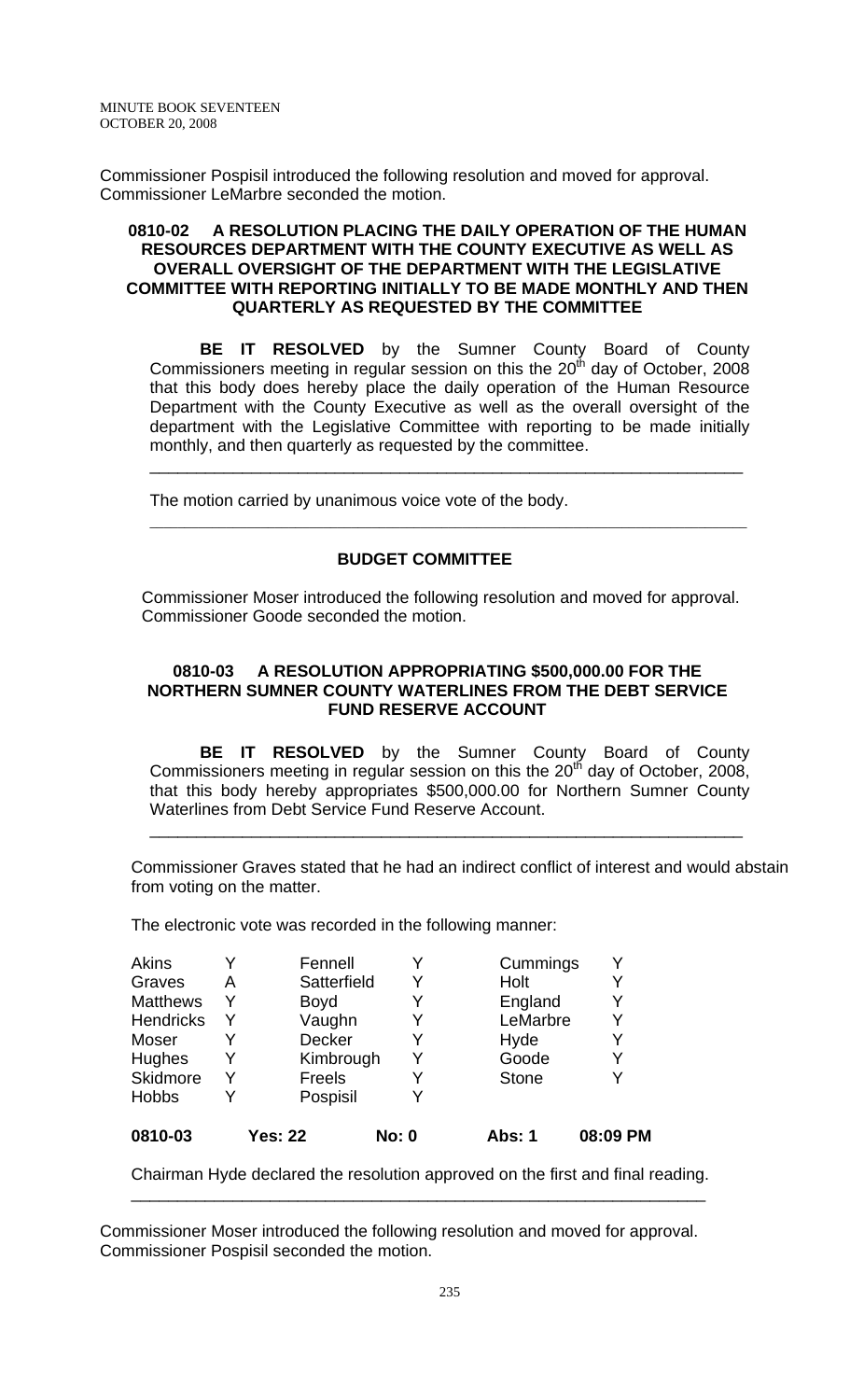#### **0810-04 A RESOLUTION APPROPRIATING \$25,000.00 TO THE ANIMAL CONTROL BUDGET TO COVER FINAL PAYROLL, OVERTIME AND VACATION PAY FROM COUNTY GENERAL RESERVE ACCOUNT**

 **BE IT RESOLVED** by the Sumner County Board of County Commissioners meeting in regular session on this the  $2O<sup>th</sup>$  day of October, 2008 that this body does hereby appropriate \$25,000.00 to the Animal Control budget to cover final payroll, overtime and vacation pay from County General Reserve Account.

\_\_\_\_\_\_\_\_\_\_\_\_\_\_\_\_\_\_\_\_\_\_\_\_\_\_\_\_\_\_\_\_\_\_\_\_\_\_\_\_\_\_\_\_\_\_\_\_\_\_\_\_\_\_\_\_\_\_\_\_\_\_\_\_

The electronic vote was recorded in the following manner:

| Akins         |   | Fennell        |              | Cummings         |          |
|---------------|---|----------------|--------------|------------------|----------|
| Graves        | Y | Satterfield    | Y            | <b>Matthews</b>  | Y        |
| <b>Boyd</b>   |   | England        | Y            | <b>Hendricks</b> |          |
| Vaughn        | Y | LeMarbre       | Y            | Moser            |          |
| <b>Decker</b> |   | Hyde           | Y            | Hughes           |          |
| Kimbrough     | Y | Goode          | Y            | <b>Skidmore</b>  | Y        |
| Freels        |   | <b>Stone</b>   | Y            | <b>Hobbs</b>     |          |
| Pospisil      | Y |                |              |                  |          |
| 0810-04       |   | <b>Yes: 22</b> | <b>No: 0</b> | Abs: 0           | 08:10 PM |

## **CONSENT AGENDA**

Commissioner Moser introduced the following resolution and moved for approval. Commissioner Goode seconded the motion.

#### **0810-05 A RESOLUTION APPROPRIATING \$1,285.99 FROM THE COUNTY GENERAL FUND RESERVE TO THE DATA PROCESSING ACCOUNT OF THE JUDICIAL MAGISTRATES**

**BE IT RESOLVED** by the Sumner County Board of County Commissioners meeting in regular session on this the  $20<sup>th</sup>$  day of October, 2008, that this body hereby appropriates \$1,285.99 from County General Reserve to Data Processing Equipment of the Budget of the Judicial Magistrates.

\_\_\_\_\_\_\_\_\_\_\_\_\_\_\_\_\_\_\_\_\_\_\_\_\_\_\_\_\_\_\_\_\_\_\_\_\_\_\_\_\_\_\_\_\_\_\_\_\_\_\_\_\_\_\_\_\_\_\_\_\_\_\_\_

#### **0810-06 A RESOLUTION APPROPRIATING \$687.50 IN PASS-THRU FUNDS FROM OTHER STATE REVENUE TO SALARY ACCOUNT OF THE ASSESSOR OF PROPERTY FOR TCA DESIGNATION**

**BE IT RESOLVED** by the Sumner County Board of County Commissioners meeting in regular session on this the  $20<sup>th</sup>$  day of October, 2008, that this body hereby appropriates \$687.50 in Pass-thru Funds from other State Revenue to salary account of the Assessor of Property for TCA designation.

\_\_\_\_\_\_\_\_\_\_\_\_\_\_\_\_\_\_\_\_\_\_\_\_\_\_\_\_\_\_\_\_\_\_\_\_\_\_\_\_\_\_\_\_\_\_\_\_\_\_\_\_\_\_\_\_\_\_\_\_\_\_\_\_

## **0810-07 A RESOLUTION APPROPRIATING \$250,571.28 FROM DEBT SERVICE PRINCIPAL ON NOTES TO TRANSFERS OUT TO CORRECT ACCOUNT FOR PREVIOUSLY APPROVED SCHOOL BUS EXPENDITURES**

**BE IT RESOLVED** by the Sumner County Board of County Commissioners meeting in regular session on this the  $20<sup>th</sup>$  day of October, 2008, that this body hereby appropriates \$250,571.28 from Debt Service Principal on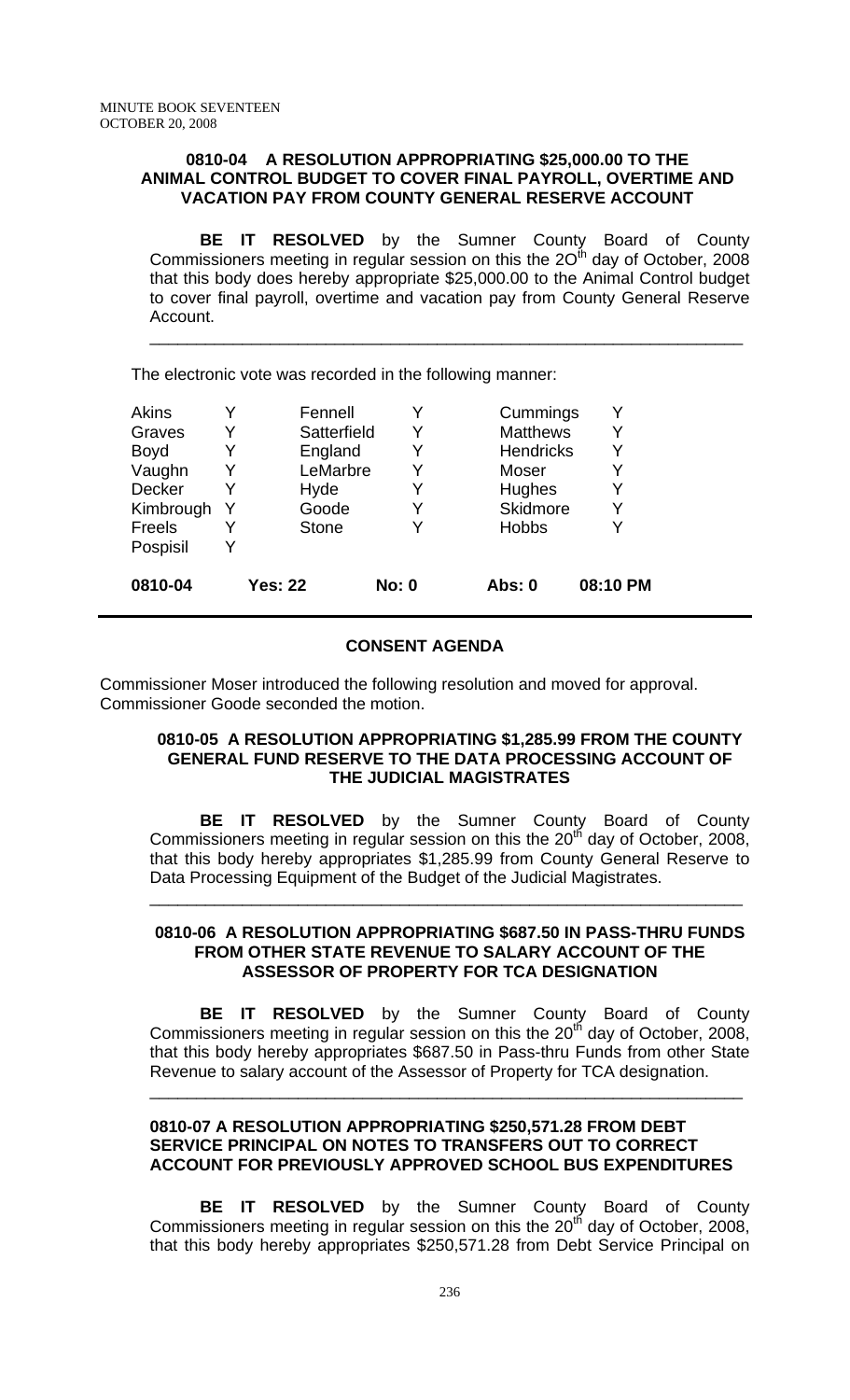Notes to Transfers Out to correct account for previously approved school bus expenditures.

\_\_\_\_\_\_\_\_\_\_\_\_\_\_\_\_\_\_\_\_\_\_\_\_\_\_\_\_\_\_\_\_\_\_\_\_\_\_\_\_\_\_\_\_\_\_\_\_\_\_\_\_\_\_\_\_\_\_\_\_\_\_\_\_

## **0810-08 A RESOLUTION APPROPRIATING \$1,000.00 PAUPER BURIAL ACCOUNT FROM COUNTY GENERAL RESERVE**

**BE IT RESOLVED** by the Sumner County Board of County Commissioners meeting in regular session on this the 20<sup>th</sup> day of October, 2008, that this body hereby appropriates \$1,000.00 from County General Reserve Account to Pauper Burial Account Line.

\_\_\_\_\_\_\_\_\_\_\_\_\_\_\_\_\_\_\_\_\_\_\_\_\_\_\_\_\_\_\_\_\_\_\_\_\_\_\_\_\_\_\_\_\_\_\_\_\_\_\_\_\_\_\_\_\_\_\_\_\_\_\_\_

#### **0810-09 A RESOLUTION APPROPRIATING \$130,255.26 TO THE BOARD OF EDUCATION FROM OCTOBER 2008 BOND PROCEEDS IN ORDER TO APPROVE AND FUND CHANGE ORDER NUMBER ONE FOR GENE BROWN ELEMENTARY SCHOOL PROJECT AND CHANGE ORDER NUMBER ONE FOR NANNIE BERRY ELEMENTARY SCHOOL PROJECT**

**BE IT RESOLVED** by the Sumner County Board of County Commissioners meeting in regular session on this the  $20<sup>th</sup>$  day of October, 2008, that this body hereby appropriates \$130,255.26 to the Board of Education from October 2008 bond proceeds sale in order to approve and fund Change Order Number One for Gene Brown Elementary School project and Change Order Number One for Nannie Berry Elementary School project as attached.

\_\_\_\_\_\_\_\_\_\_\_\_\_\_\_\_\_\_\_\_\_\_\_\_\_\_\_\_\_\_\_\_\_\_\_\_\_\_\_\_\_\_\_\_\_\_\_\_\_\_\_\_\_\_\_\_\_\_\_\_\_\_\_\_

#### **0810-10 A RESOLUTION APPROPRIATING \$5,900.00 FOR THE COMPLETION OF THE SUMNER COUNTY GOVERNMENT BUILDING RENOVATION FROM COUNTY GENERAL RESERVE FUND**

**BE IT RESOLVED** by the Sumner County Board of County Commissioners meeting in regular session on this the 20th day of October, 2008, that this body hereby appropriates \$5,900.00 for the completion of The Sumner County Government Building Renovation from County General Reserve Fund.

\_\_\_\_\_\_\_\_\_\_\_\_\_\_\_\_\_\_\_\_\_\_\_\_\_\_\_\_\_\_\_\_\_\_\_\_\_\_\_\_\_\_\_\_\_\_\_\_\_\_\_\_\_\_\_\_\_\_\_\_\_\_\_\_

## **0810-11 A RESOLUTION APPROVING PROPERTY TRANSFERS AS AUTHORIZED BY THE DELINQUENT TAX COMMITTEE AND SET FORTH PURSUANT TO THE TERMS OF THE ATTACHED SCHEDULE**

**BE IT RESOLVED** by the Sumner County Board of County Commissioners meeting in regular session on this the  $20<sup>th</sup>$  day of October, 2008 that this body hereby approves property transfers as authorized by the Delinquent Tax Committee and set forth pursuant to the terms of the attached schedule.

#### **0810-12 A RESOLUTION DIRECTING \$5,000.00 FROM A COMMUNITY ENHANCEMENT GRANT TO THE SHERIFF'S HOMEWARD BOUND PROGRAM**

\_\_\_\_\_\_\_\_\_\_\_\_\_\_\_\_\_\_\_\_\_\_\_\_\_\_\_\_\_\_\_\_\_\_\_\_\_\_\_\_\_\_\_\_\_\_\_\_\_\_\_\_\_\_\_\_\_\_\_\_\_\_\_\_

**BE IT RESOLVED** by the Sumner County Board of County Commissioners meeting in regular session on this the 20<sup>TH</sup> day of October, 2008, that this body does hereby direct the \$5,000.00 Community Enhancement Grant to the Sheriff's Homeward Bound Program as shown on the attached documents.

\_\_\_\_\_\_\_\_\_\_\_\_\_\_\_\_\_\_\_\_\_\_\_\_\_\_\_\_\_\_\_\_\_\_\_\_\_\_\_\_\_\_\_\_\_\_\_\_\_\_\_\_\_\_\_\_\_\_\_\_\_\_\_\_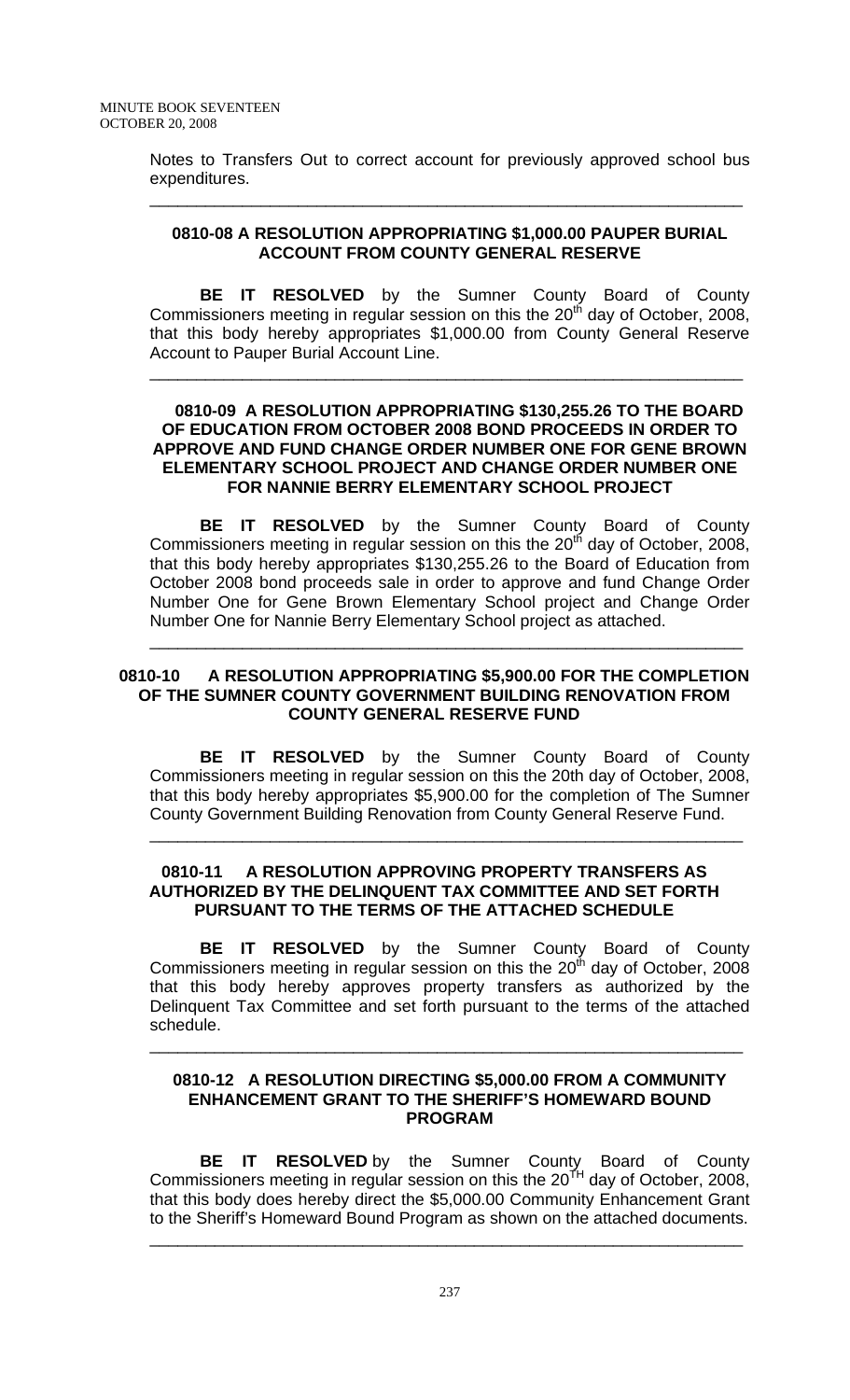#### **0810-13 A RESOLUTION APPROPRIATING \$21,469.00 TO THE SHERIFF'S HIGHWAY SAFETY GRANT ACCOUNT FROM COUNTY GENERAL FUND RESERVE WITH REIMBURSEMENT TO COME FROM THE STATE HIGHWAY SAFETY GRANT**

**BE IT RESOLVED** by the Sumner County Board of County Commissioners meeting in regular session on this the  $20<sup>th</sup>$  day of October, 2008, that this body hereby appropriates \$21,469.00 to the Sheriff's Highway Safety Grant Account from County General Fund Reserve with reimbursement to come from the State Highway Safety Grant.

\_\_\_\_\_\_\_\_\_\_\_\_\_\_\_\_\_\_\_\_\_\_\_\_\_\_\_\_\_\_\_\_\_\_\_\_\_\_\_\_\_\_\_\_\_\_\_\_\_\_\_\_\_\_\_\_\_\_\_\_\_\_\_\_

## **0810-14 RESOLUTION TO REQUEST UNCLAIMED BALANCE OF ACCOUNTS REMITTED TO STATE TREASURER UNDER UNCLAIMED PROPERTY ACT**

 **WHEREAS,** Tennessee Code Annotated Section 66-29-102 and Section 66-29-123, as amended by Public Chapter 401, Acts of 1985, provide that a municipality or county in Tennessee may request payment for the unclaimed balance of funds reported and remitted by or on behalf of the local government and its agencies if it exceeds \$100, less a proportionate share of the cost of administering the program; and

 **WHEREAS,** Sumner County Chancery Court and/or its agencies have remitted unclaimed accounts to the State Treasurer in accordance with the Uniform Disposition of Unclaimed Property Act for the report year ending December 31, 2008; and

 **WHEREAS,** Sumner County agrees to meet all the requirements of Tennessee Code Annotated Section 66-29-123 et. seq. and to accept liability for future claims against accounts represented in funds paid to it and to submit an annual report of claims received on these accounts to the State Treasurer by September 1 each year; and

 **WHEREAS,** it is agreed that this local government will retain a sufficient amount to insure prompt payment of allowed claims without deduction for administrative costs or service charge and that the balance of funds will be deposited in this local government' s general fund;

 **THEREFORE, BE IT RESOLVED,** that the Sumner County Clerk and Master, Sumner County Executive and Board of Commissioners requests the State Treasurer to pay the unclaimed balance of funds remitted for the 2007 report year to it in accordance with the provisions of Tennessee Code Annotated 66-29-121. A list of remittances made by or on behalf of the local government and its agencies is attached.

## **0810-15 A RESOLUTION DECLARING VARIOUS ITEMS FROM THE SHERIFF'S OFFICE AS SURPLUS AND AUTHORIZING DISPOSAL OR SALE OF SAME PURSUANT TO EXISTING POLICIES AND PROCEDURES**

**\_\_\_\_\_\_\_\_\_\_\_\_\_\_\_\_\_\_\_\_\_\_\_\_\_\_\_\_\_\_\_\_\_\_\_\_\_\_\_\_\_\_\_\_\_\_\_\_\_\_\_\_\_\_\_\_\_\_\_\_\_\_\_**

**BE IT RESOLVED** by the Sumner County Board of County Commissioners meeting in regular session on this the  $20<sup>th</sup>$  day of October, 2008, that this body does hereby declares various items from the Sheriff's office as surplus or salvage as set forth below:

2 short sleeve size 18 patrol shirts 1 long sleeve size 17/33 patrol shirt 1 size 7 1/8 campaign hat 3 pairs of 38W pants 18 pairs of medium black BDU pants 33 pairs of X Large black BDU pants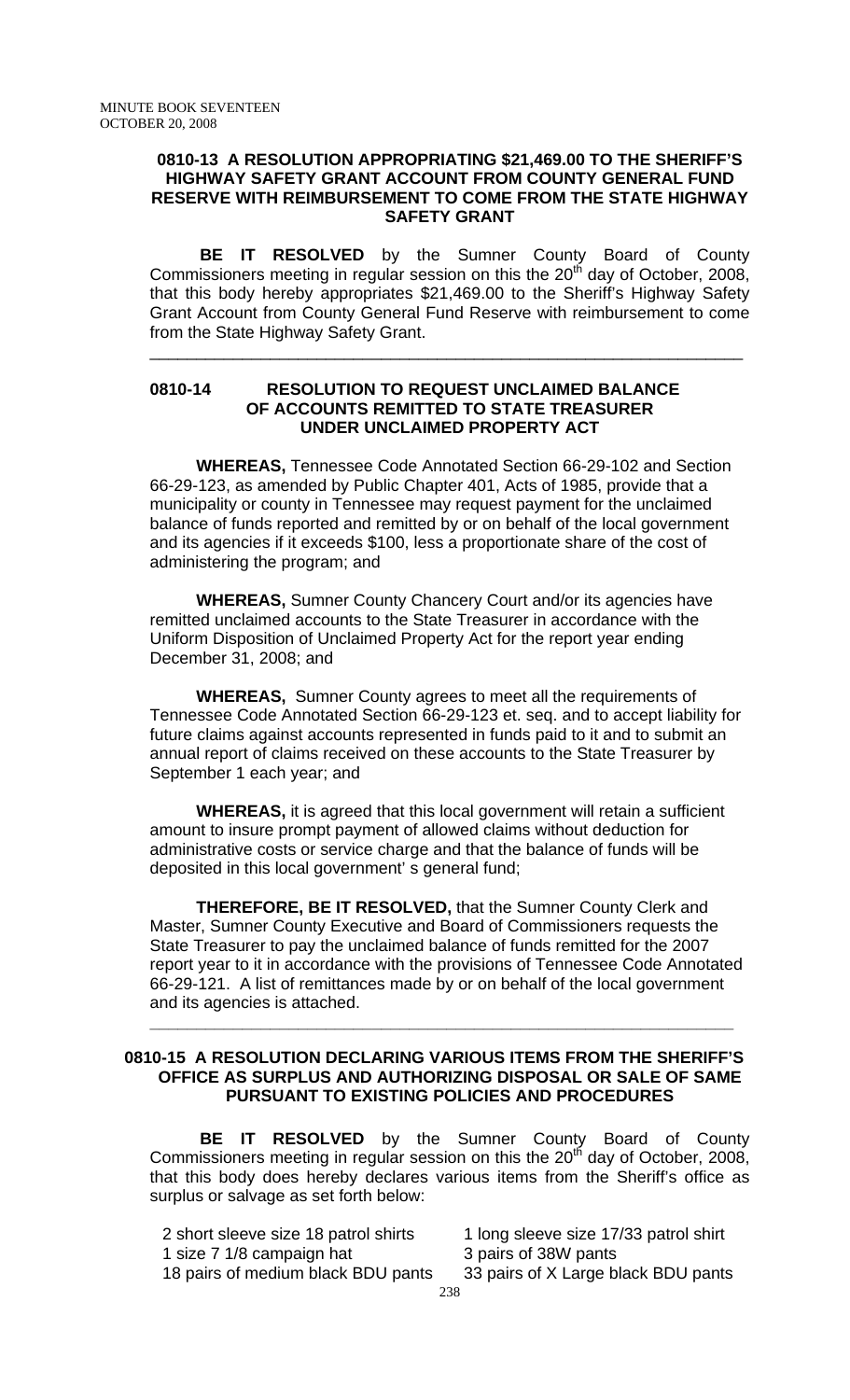7 pairs of 3XL black B DU pants 10 medium black polo shirts 9 XL black polo shirts 8 3XL black polo shirts<br>10 medium gray polo shirts 2 XL gray polo shirts 10 medium gray polo shirts 2 short sleeve size 16  $\frac{1}{2}$  patrol shirts 5 pairs of black shoes 2 pairs of 36W pants 8 pairs small black BDU pants 33 pairs of large black BDU pants 15 pairs of 2 XL black BDU pants 6 small black polo shirts 12 large black polo shirts 1 small gray polo shirt 5 large gray polo shirts 6 2XL gray polo shirts

**BE IT FURTHER RESOLVED** that the sale of the same is authorized pursuant to existing policies and procedures; and

**BE IT FURTHER RESOLVED** that in the event items do not sale, disposal of same is approved pursuant to existing policies and procedures.

\_\_\_\_\_\_\_\_\_\_\_\_\_\_\_\_\_\_\_\_\_\_\_\_\_\_\_\_\_\_\_\_\_\_\_\_\_\_\_\_\_\_\_\_\_\_\_\_\_\_\_\_\_\_\_\_\_\_\_\_\_\_\_\_

#### **0810-16 A RESOLUTION DECLARING VARIOUS ITEMS FROM THE HENDERSONVILLE LIBRARY TO BE AUTHORIZED FOR DISPOSAL OR SALE OF SAME PURSUANT TO EXISTING POLICIES AND PROCEDURES**

 **BE IT RESOLVED** by the Sumner County Board of County Commissioners meeting in regular session on this the 20th day of October, 2008, that this body hereby declares various items, as shown on the attachment, from the Hendersonville Library as surplus or salvage; and

**BE IT FURTHER RESOLVED** that the sale of the same is authorized pursuant to existing policies and procedures; and

**BE IT FURTHER RESOLVED** that in the event items do not sale, disposal of same is approved pursuant to existing policies and procedures.

\_\_\_\_\_\_\_\_\_\_\_\_\_\_\_\_\_\_\_\_\_\_\_\_\_\_\_\_\_\_\_\_\_\_\_\_\_\_\_\_\_\_\_\_\_\_\_\_\_\_\_\_\_\_\_\_\_\_\_\_\_\_\_\_

# **PROPERTY TAX REFUNDS**

The following property tax refunds were included on the Consent Agenda:

Lois A. Collier, \$168.72; Park Village Gallatin PLP, \$27,669.17

 Chairman Hyde declared the Consent Agenda approved by the body on the first and final reading.

**\_\_\_\_\_\_\_\_\_\_\_\_\_\_\_\_\_\_\_\_\_\_\_\_\_\_\_\_\_\_\_\_\_\_\_\_\_\_\_\_\_\_\_\_\_\_\_\_\_\_\_\_\_\_\_\_\_\_\_\_\_\_\_\_\_\_\_\_\_** 

Upon motion of Comm. England, seconded by Commissioner Moser, the Commission voted to allow Director of Schools Benny Bills to comment on the contract status of the Fleetwood property. Mr. Bills commented that he would check to see if the

\_\_\_\_\_\_\_\_\_\_\_\_\_\_\_\_\_\_\_\_\_\_\_\_\_\_\_\_\_\_\_\_\_\_\_\_\_\_\_\_\_\_\_\_\_\_\_\_\_\_\_\_\_\_\_\_\_\_\_\_\_\_\_\_\_\_\_\_\_

# **ADJOURNMENT**

Chairman Hyde declared the Commission meeting adjourned at 8:15 p.m.